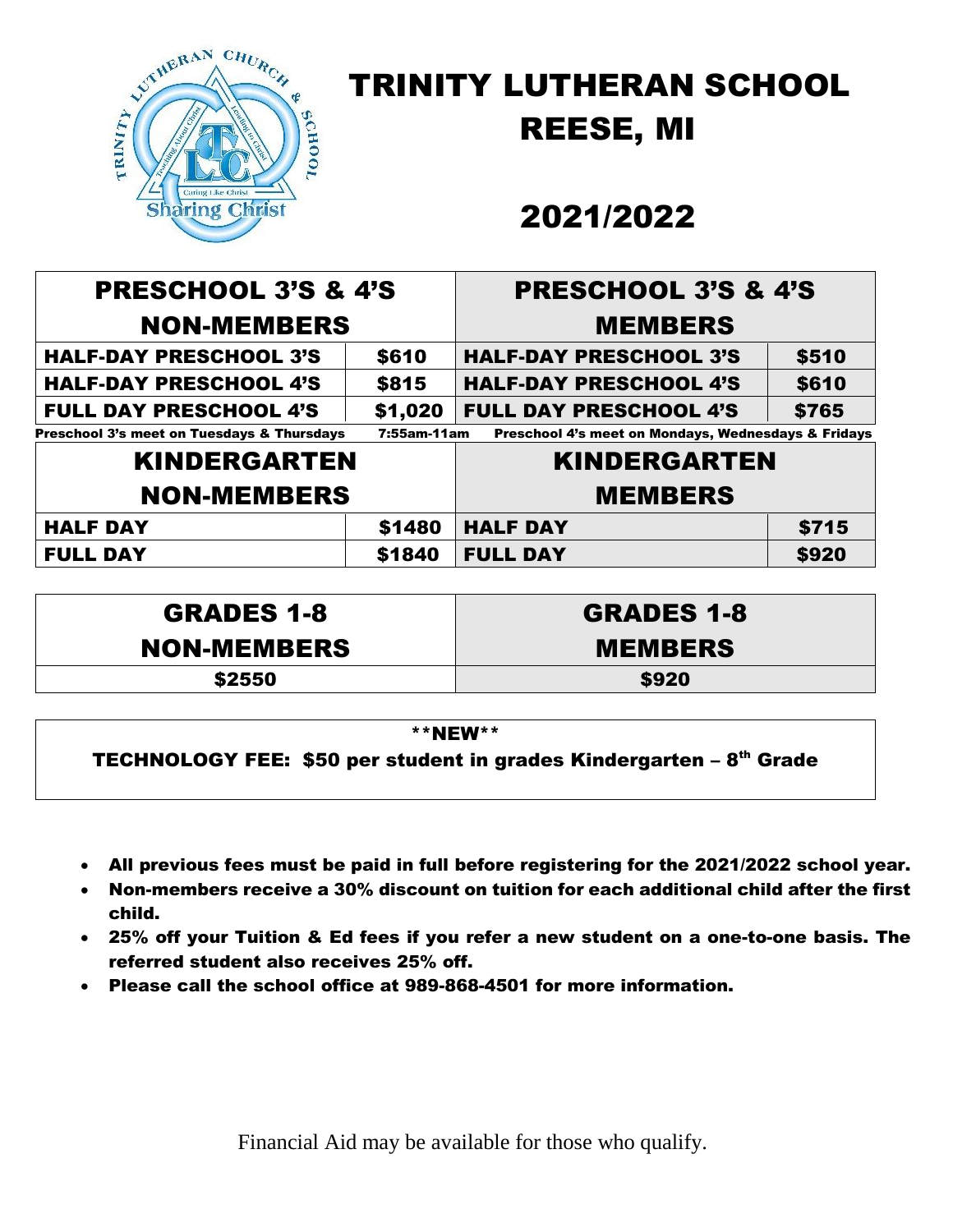#### **PLEASE FILL IN AND RETURN THIS FORM ALONG WITH REGISTRATION FEE TO THE SCHOOL OFFICE.**

| 'LEASE FILL IN AND RETURN THIS FORM ALONG WITH REGISTRATION FEE TO THE SCHOOL OFFICI |  |
|--------------------------------------------------------------------------------------|--|
| <b>Parents:</b> Please initial all that apply.                                       |  |

\_\_\_I desire to enroll my child (ren) in Trinity Lutheran School for the 2021/2022 school year.

\_\_\_I am anticipating qualifying for financial aid. (See Mrs. Cynthia Briggs for details.)

### **Biographical Information:**

Please fill out for each child attending Trinity for the school year 2021/2022.

|                                                                                                                                                                                                                                                                                                                       | (First)                                                                                                                                                                                                                                                        |  | (Middle) |        | (Last) |  |  |             |               |      | <b>Example 3 Male</b> Remale |  |  |        |  |  |
|-----------------------------------------------------------------------------------------------------------------------------------------------------------------------------------------------------------------------------------------------------------------------------------------------------------------------|----------------------------------------------------------------------------------------------------------------------------------------------------------------------------------------------------------------------------------------------------------------|--|----------|--------|--------|--|--|-------------|---------------|------|------------------------------|--|--|--------|--|--|
|                                                                                                                                                                                                                                                                                                                       |                                                                                                                                                                                                                                                                |  |          |        |        |  |  |             |               |      |                              |  |  |        |  |  |
|                                                                                                                                                                                                                                                                                                                       | Enrolling for the 21-22 school year: P3 P4 $\frac{1}{2}$ day P4 full K $\frac{1}{2}$ day K full 1 2 3 4 5 6 7 8<br>(please circle one)                                                                                                                         |  |          |        |        |  |  |             |               |      |                              |  |  |        |  |  |
|                                                                                                                                                                                                                                                                                                                       |                                                                                                                                                                                                                                                                |  |          |        |        |  |  |             |               |      |                              |  |  |        |  |  |
|                                                                                                                                                                                                                                                                                                                       | (First)                                                                                                                                                                                                                                                        |  | (Middle) | (Last) |        |  |  | <b>Male</b> |               |      |                              |  |  | Female |  |  |
|                                                                                                                                                                                                                                                                                                                       |                                                                                                                                                                                                                                                                |  |          |        |        |  |  |             |               |      |                              |  |  |        |  |  |
|                                                                                                                                                                                                                                                                                                                       | Enrolling for the 21-22 school year: P3 P4 $\frac{1}{2}$ day P4 full K $\frac{1}{2}$ day K full 1 2 3 4 5 6 7 8<br>(please circle one)<br><u> 1980 - Jan Sterling von de Berling von de Berling von de Berling von de Berling von de Berling von de Berlin</u> |  |          |        |        |  |  |             |               |      |                              |  |  |        |  |  |
|                                                                                                                                                                                                                                                                                                                       | (First)                                                                                                                                                                                                                                                        |  | (Middle) |        | (Last) |  |  |             |               | Male |                              |  |  | Female |  |  |
|                                                                                                                                                                                                                                                                                                                       |                                                                                                                                                                                                                                                                |  |          |        |        |  |  |             |               |      |                              |  |  |        |  |  |
|                                                                                                                                                                                                                                                                                                                       | Enrolling for the 21-22 school year: P3 P4 $\frac{1}{2}$ day P4 full K $\frac{1}{2}$ day K full 1 2 3 4 5 6 7 8<br>(please circle one)                                                                                                                         |  |          |        |        |  |  |             |               |      |                              |  |  |        |  |  |
|                                                                                                                                                                                                                                                                                                                       | <b>FATHER</b>                                                                                                                                                                                                                                                  |  |          |        |        |  |  |             | <b>MOTHER</b> |      |                              |  |  |        |  |  |
|                                                                                                                                                                                                                                                                                                                       |                                                                                                                                                                                                                                                                |  |          |        |        |  |  |             |               |      |                              |  |  |        |  |  |
|                                                                                                                                                                                                                                                                                                                       |                                                                                                                                                                                                                                                                |  |          |        |        |  |  |             |               |      |                              |  |  |        |  |  |
|                                                                                                                                                                                                                                                                                                                       |                                                                                                                                                                                                                                                                |  |          |        |        |  |  |             |               |      |                              |  |  |        |  |  |
|                                                                                                                                                                                                                                                                                                                       |                                                                                                                                                                                                                                                                |  |          |        |        |  |  |             |               |      |                              |  |  |        |  |  |
| $\alpha$<br>Guardian's Signature<br>Relationship to Child (ren)                                                                                                                                                                                                                                                       |                                                                                                                                                                                                                                                                |  |          |        |        |  |  |             |               |      |                              |  |  |        |  |  |
|                                                                                                                                                                                                                                                                                                                       |                                                                                                                                                                                                                                                                |  |          |        |        |  |  |             |               |      |                              |  |  |        |  |  |
|                                                                                                                                                                                                                                                                                                                       | PLEASE TAKE A MOMENT AND FILL OUT THESE RELIGIOUS AFFLIATION QUESTIONS:                                                                                                                                                                                        |  |          |        |        |  |  |             |               |      |                              |  |  |        |  |  |
| Does your family hold membership in a congregation? Where?<br>$\frac{1}{\sqrt{1}}$ No<br>Yes<br>Does your child attend religion classes or Sunday school?<br>Yes<br>$\_\_$ No<br>Yes<br>$\overline{\phantom{1}}$ No<br>Yes<br>$\overline{\phantom{0}}$ No<br>become an active part of our church. Are you interested? |                                                                                                                                                                                                                                                                |  |          |        |        |  |  |             |               |      |                              |  |  |        |  |  |
|                                                                                                                                                                                                                                                                                                                       | Financial Aid may be available for those who qualify.                                                                                                                                                                                                          |  |          |        |        |  |  |             |               |      |                              |  |  |        |  |  |